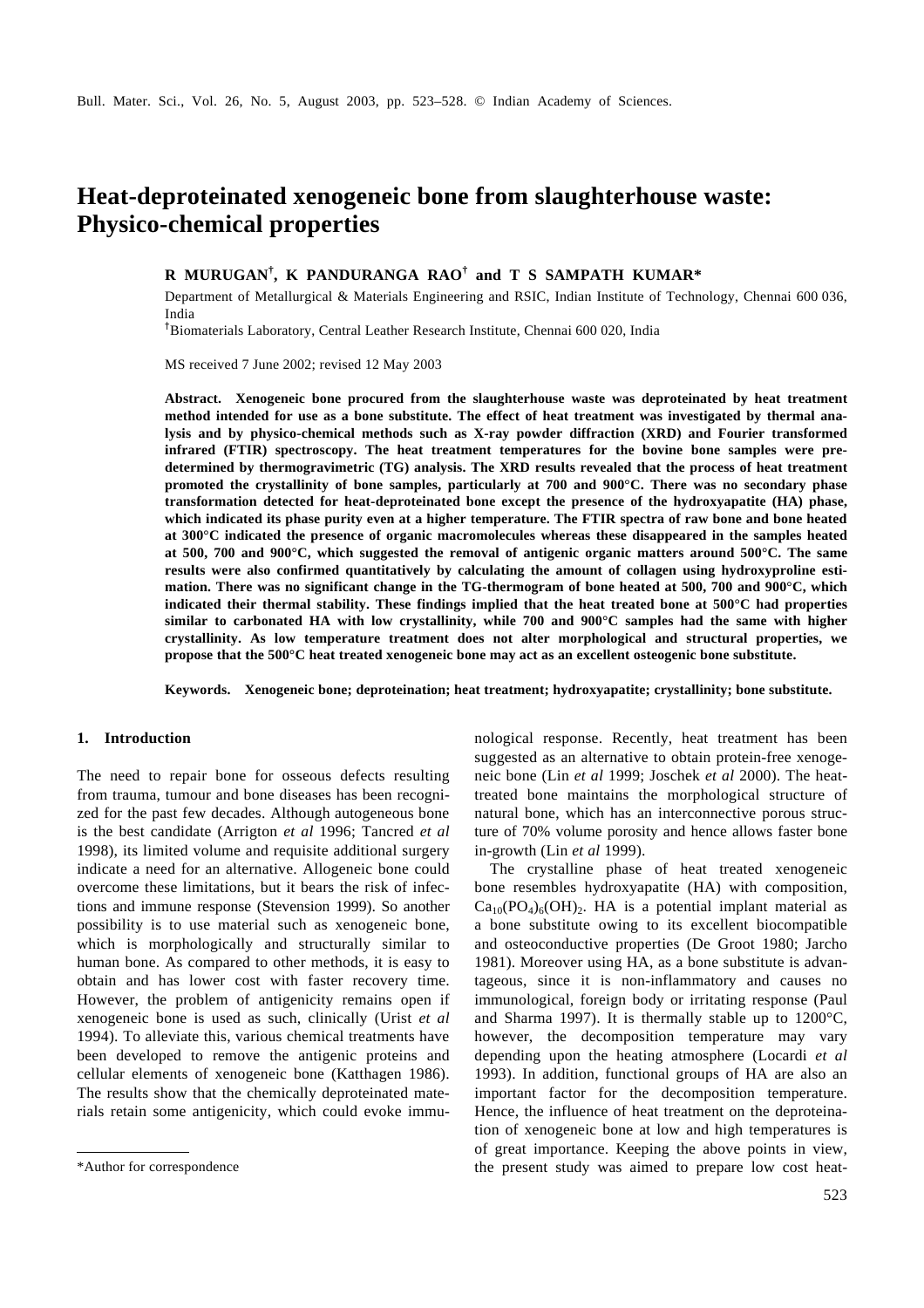deproteinated xenogeneic bone obtained from the slaughterhouse waste for use as a potential bone substitute. The physico-chemical properties and the effect of temperature on deproteination were analysed systematically.

#### **2. Experimental**

## 2.1 *Materials*

An adult bovine tibia of  $\sim$  5–6 years old male was procured from local slaughterhouse. Sodium chloride and organic solvents used were of analytical grade (S.D. Fine Chem Ltd., India).

#### 2.2 *Deproteination of xenogeneic bone*

The deproteination of xenogeneic bone was carried out by heat treatment process. In brief, the procured bone samples were cleaned well to remove macroscopic adhering impurities. These were dissected into smaller pieces and sliced longitudinally by cutting on a low speed saw (Buehler Ltd., USA) in running water. In order to avoid soot and crack formation during heat treatment, the bone samples were boiled in distilled water for 12 h. After boiling, the bone samples were immersed in 2% NaCl solution as a preservative for 12 h and degreased by immersing in acetone-ether mixture at a ratio of 3 : 2 for 24 h and then stored at – 20°C until assay (Raspanti *et al* 1994; Walsh *et al* 1994). The bone samples (5 g) were then pre-heated overnight at various temperatures i.e. 300, 500, 700 and 900°C. All the heat treatments were performed in a muffle furnace (Indfur, India) at 10°C/ min in atmospheric pressure and ambient humidity. The amount of organic phase present in the bone samples was calculated by heating the bone samples at 300, 500, 700 and 900°C for 18 h and the weight changes of the sample were recorded at every 6 h for 3 times. The weight difference of the samples due to the variation of water content was adjusted with the average water content of all the samples used in this experiment. Finally all the samples were normalized to the bone heated at 700°C since it was reported that the heating at 700°C removed all the organic phases in 18 h (Gong *et al* 1964; Armstrong and Singer 1965).

#### 2.3 *Physico-chemical characterization*

The thermogravimetric (TG) analysis of the bone samples during heat treatment was studied on 50 mg of powder samples using Perkin-Elmer TG analyser (PE-7 series, USA). The measurements were recorded from 50 to 900°C at a heating rate of 10°C/min in a stream of high purity nitrogen (50 cc/min). The amount of collagen present in the bone samples was calculated by indirect method using hydroxyproline estimation. For this, 100 mg of raw bone and heat treated bone samples were hydrolyzed with 6 N HCl in a sealed tube at 100°C for 18 h. The insoluble residues were removed by filtration method. The hydrolyzed solution was then diluted with known volume of distilled water and analysed for hydroxyproline content (Neuman and Logan 1950). The phase purity and crystallographic parameters of the bone samples before and after heat treatment were examined with a high resolution X-ray powder diffractometer (XRD 3000, Seifert & Co, Germany) in a Guiner geometry using monochromatic CuK*a* radiation at a wavelength of 1⋅5406 Å. The XRD patterns were recorded in steps of 0⋅01° intervals with 1 s counting time at each step. The functional groups were identified by Fourier transform infrared spectroscopy (FTIR Nicolet 20 DxB spectrophotometer, Madison, USA) equipped with DTGS-KBr window detector using KBr pellets at a ratio of 1 mg sample per 300 mg KBr. The transmission IR spectra were recorded over the range of 400–4000  $\text{cm}^{-1}$  with 2  $\text{cm}^{-1}$  resolution averaging 100 scans. The carbonate content was determined, qualitatively, by spectroscopic method (Featherstone *et al* 1984) from the infrared spectrum of the bone sample by comparing the extinction coefficient  $(E)$  of the 1450 cm<sup>-1</sup> (carbonate) and  $569 \text{ cm}^{-1}$  (phosphate) peaks using the formula

$$
\%CO_3 = 13.5 (E_{1450}/E_{569}) - 0.2,
$$
 (1)

where

$$
(E_{1450}/E_{569}) = E_i = \log (T_2 I/T_1 I). \tag{2}
$$

Here, "*i*" is 1450 or 569 cm<sup>-1</sup> and " $T_2$ ,*I*" and " $T_1$ ,*I*" are the transmission intensities at the peak maximum and local baseline, respectively. The carbonate content present in the prepared samples was also determined, quantitatively, as carbon using a carbon hydrogen nitrogen (CHN) analyser (Medac, UK). Morphological structure of raw bone and heat-treated bone samples was studied by scanning electron microscope (SEM) (JEOL, Model-840A, Japan). The samples for SEM analysis were prepared by placing the raw bone and heated bone (500°C) onto one side of a double adhesive tape, which was stuck to an aluminum stub. The stub was then coated with gold using a sputter coater (Polaron SC-500, UK) to a thickness of 20–30 nm and examined with an accelerating voltage of 15 kV.

#### **3. Results and discussion**

Bone is composed of about 70 wt.% inorganic and 30 wt.% organic components and it is necessary to remove the unwanted organic phases for use as a bone repair and regenerative material. In the present study, all the organic impurities were eliminated by heat treatment method in order to obtain antigenic-free inorganic bone minerals. To gain information about the thermal stability of xeno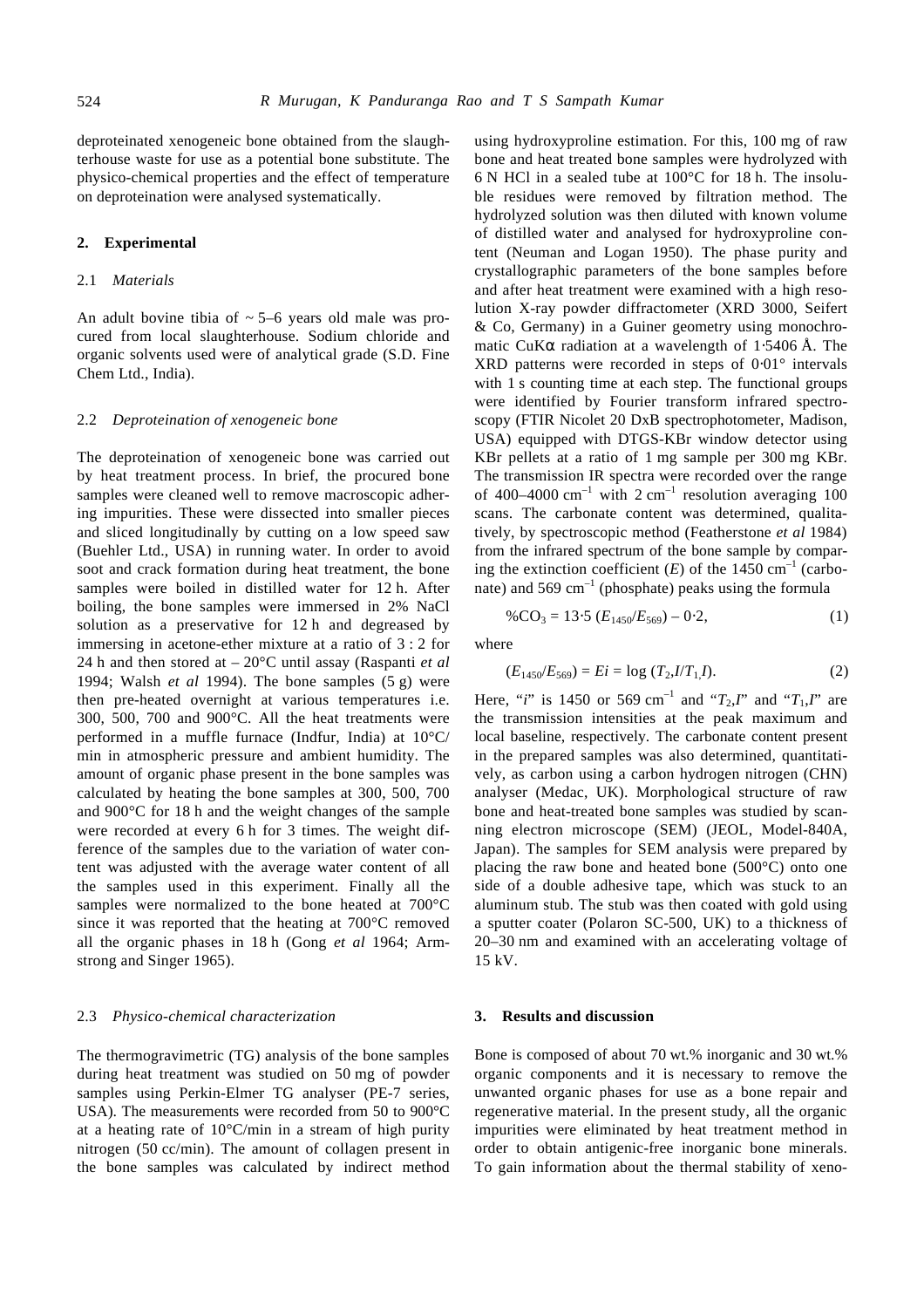geneic bone during heat treatment, the TG analysis of a small amount of raw bone was carried out and the thermogram is shown in figure 1. The thermogram of the raw bone shows initial weight loss up to 180°C pertaining to dehydroxylation. A continuous weight loss was observed from 300 to 480°C due to the decomposition of organic debris associated with the bone. There was no significant weight loss occurring between 500 and 900°C, which may suggest that the proteins associated with the organic phase of xenogeneic bone were removed at the temperature 500°C and above. However, a small weight loss occurred at 720°C, which may be due to the decomposition of carbonate phase present at trace level. The endothermic dissociation of carbonate is reported to occur at temperatures between 400 and 600°C in air and between 500 and 890°C in nitrogen atmosphere (Joschek *et al* 2000). Hence, heat treatments were planned at 300,



**Figure 1.** TG-thermogram of (a) xenogeneic raw bone and bone heated at (b)  $500^{\circ}$ C, (c)  $700^{\circ}$ C and (d)  $900^{\circ}$ C.

500, 700 and 900°C to study the changes observed in the HA as well as the removal of the organic debris. The average amount of organic phase removed at these temperatures during heat deproteination was calculated and listed in table 1. No organic materials were removed from the raw bone as it was not heated. In the case of bone heated at 300°C, the average percentage of organic phase removed was found to be 82⋅4%, whereas 100% of organic phase was removed for 500, 700 and 900°C heated samples. These results suggested that they are free from organic debris and hence may prevent immunological response upon implantation.

The amount of collagen present in the bone samples was calculated by indirect method using hydroxyproline estimation. The percentage of collagen present in each bone sample is listed in table 1. The results suggested that there is a definite decrease in the amount of collagen with increase in the temperature. The percentage of collagen present in the raw bone was found to be 18⋅3% whereas it was 5⋅2% for the bone heated at 300°C, which indicated that organic matters still existed in these samples. It was found that the collagen content was zero for 500, 700 and 900°C samples, which confirmed the complete removal of organic debris associated with the bone, leaving behind the inorganic mineral phase only. Hence, the remaining inorganic phase after heat treatment at 500°C may be absolutely free from antigenicity and may not cause any immunological reactions. The biocompatibility of the HA is well known (Muller-Mai *et al* 1995). Hence the removal of organic phases may not hinder the biocompatibility of implant materials.

The X-ray powder diffraction method is employed to assess the phase purity and the structural changes of the bone samples. Figure 2 summarizes the XRD patterns of raw bone and bone heated at different temperatures.

| Table 1. Structural properties of raw and heat-treated bone samples. |  |
|----------------------------------------------------------------------|--|
|----------------------------------------------------------------------|--|

|                                                              |                   | Bone heated at    |                   |                   |                   |
|--------------------------------------------------------------|-------------------|-------------------|-------------------|-------------------|-------------------|
| Properties                                                   | Raw bone          | $300^{\circ}$ C   | $500^{\circ}$ C   | $700^{\circ}$ C   | $900^{\circ}$ C   |
| Organic phase removed $(\%)$                                 | $NOR*$            | 82.4              | 100               | 100               | 100               |
| Amount of organic removed<br>$(mg/g \text{ of bone sample})$ | $NOR*$            | 247               | 299               | 302               | 303               |
| Amount of collagen<br>$(mg/g \text{ of bone tissue})$ **     | 183               | 52                | $\overline{0}$    | $\theta$          | $\mathbf{0}$      |
| Carbonate content (%)<br>by spectroscopy method              | $5.4 \pm 0.82$    | $5.0 \pm 0.71$    | $4.4 \pm 0.42$    | $2.6 \pm 0.64$    | $2.3 \pm 0.16$    |
| Carbonate content (%)<br>by CHN analyser                     | $5.5 \pm 0.64$    | $5.2 \pm 0.44$    | $4.6 \pm 0.26$    | $2.7 \pm 0.36$    | $2.2 \pm 0.28$    |
| FWHM [002 peak]                                              | $0.640 \pm 0.058$ | $0.582 \pm 0.042$ | $0.465 \pm 0.068$ | $0.314 \pm 0.038$ | $0.306 \pm 0.024$ |
| FWHM [211 peak]                                              | $1.268 \pm 0.094$ | $1.210 \pm 0.064$ | $0.986 \pm 0.072$ | $0.420 \pm 0.041$ | $0.412 \pm 0.032$ |
| [002] peak location $(2q)$                                   | 26.10             | 26.14             | 25.92             | 26.02             | 25.94             |
| [211] peak location $(2q)$                                   | 32.02             | 32.06             | 31.92             | 31.82             | 31.83             |

\*No organic phase removed since, raw bone was not heated. Data given were the average of two samples and adjusted for H<sub>2</sub>O content using a control at 50°C. Total amount of organic matters was found to be 0⋅3 g/g of raw bone tissue.

\*\*Calculated by hydroxyproline estimation.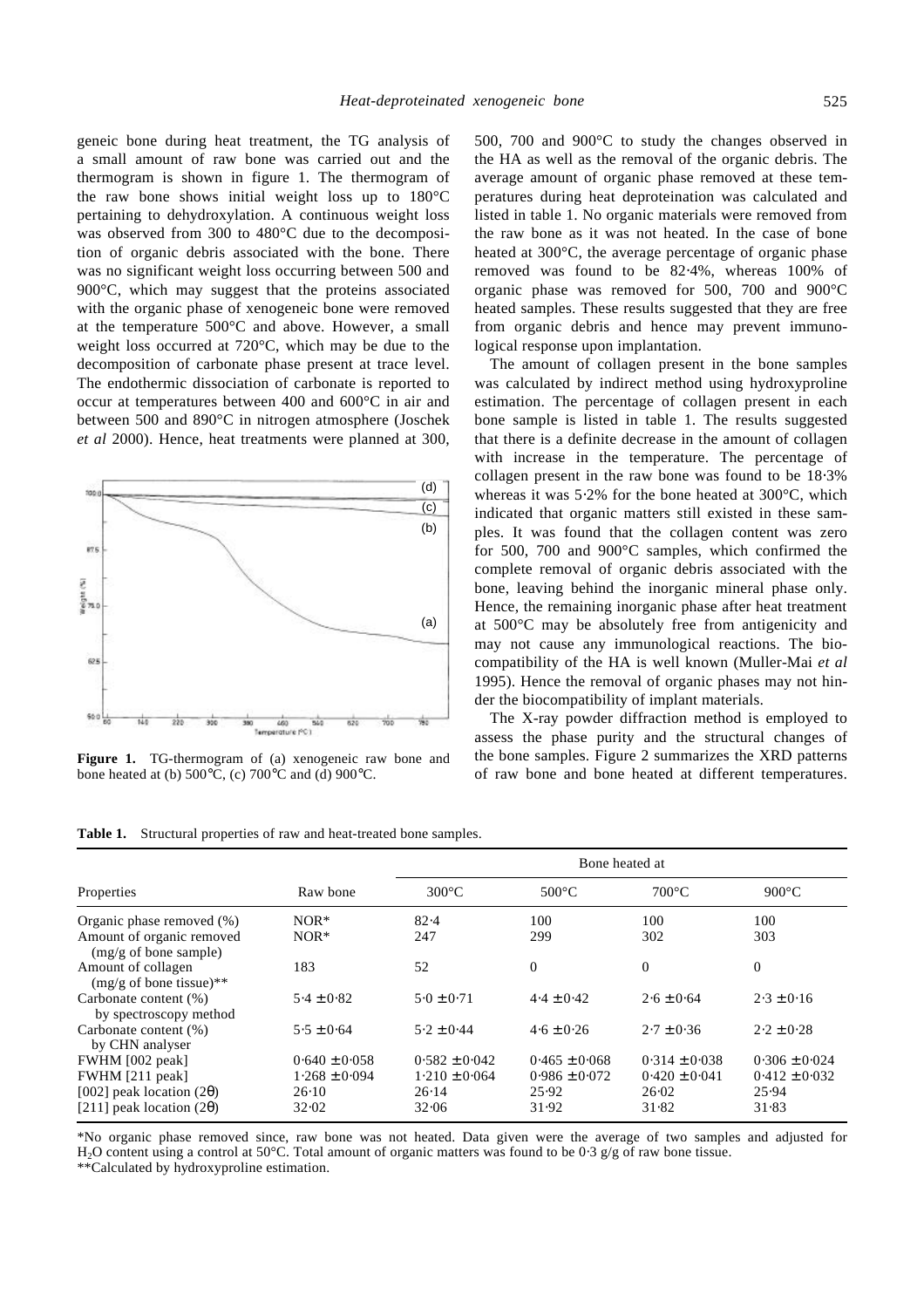The XRD pattern of raw bone (figure 2a) showed amorphous phase as the organic materials are still within the bone mineral, whereas the bone heated at 300 and 500°C showed semi-crystalline phases (figures 2b and c, respectively). A slight qualitative change in the crystallinity between raw bone and bone heated at 300 and 500°C was observed at [0 0 2] and [2 1 1] peaks. The peak full width at half-maximum height (FWHM), an inverse measure of crystal size and crystallinity was not significantly different for the raw bone and bone heated at 300 and 500°C at either  $[0\ 0\ 2]$  or  $[2\ 1\ 1]$  peak (table 1). The XRD patterns of bone heated at 700 and 900°C (figures 2d and e, respectively) were identical and showed highly crystalline phases as compared to 300 and 500°C samples. The heat treatment at 700 and 900°C caused substantial changes in the Bragg diffracted peaks when compared to raw bone and bone heated at 300 and 500°C. The background signals were also reduced in both the cases. The results showed the step-by-step transformation of the amorphous raw bone to crystalline state with the corresponding decrease of the organic phases with increasing temperature. The high temperature heat treatment reduced the FWHM of [0 0 2] and [2 1 1] peaks to 51 and 69%, respectively, of the bone heated at 700°C and 52 and 68%, respectively for the bone heated at 900°C when compared to the raw bone. This is a quantitative evidence that the peaks of bone heated at 700 and 900°C are more distinct and sharper, which indicated that the thermal process at high temperature brings about substantial improvement in the crystallinity and crystal size. The Bragg peaks at  $\sim 26$ , 28, 29, 30–35, 39, 46, 49, and 50 $^{\circ}$ (2*q*) observed for bone heated at 500, 700 and 900°C



**Figure 2.** XRD patterns of (a) raw bone and bone heated at (b)  $300^{\circ}$ C, (c)  $500^{\circ}$ C, (d)  $700^{\circ}$ C and (e)  $900^{\circ}$ C.

corresponded to the characteristic peaks of HA (JCPDS 9-432). However, there were no sharp and distinct peaks detected for the bone heated at 500°C owing to low temperature process. The peaks observed for 700 and 900°C exhibited that the heating at high temperatures (700– 900°C) brought about substantial improvements in the crystallinity and hence an increase in crystal size. The results suggested that there were no secondary phases except for HA phase observed for heat treated bone samples particularly at 500, 700 and 900°C, which confirmed their phase purity. The heat treated bone at 500°C has the properties similar to carbonated hydroxyapatite with low crystallinity as indicated by FTIR analysis, whereas 700 and 900°C heated bone samples have the same properties with high crystallinity.

The well resolved XRD peaks of bone heated at 700 and 900°C can be easily indexed on the basis of hexagonal crystal system of space group  $P6_3/m$  with respect to JCPDS file no. 9-432 (figures 2d and e, respectively). The lattice cell parameters were calculated by refining the XRD data by standard least square method using the 'CELN' programme. The calculated lattice cell parameters of heat treated bone samples corresponded more to be carbonated hydroxyapatite (Sampath Kumar *et al* 2000) as listed in table 2. These results suggested that the deproteination of xenogeneic bone obtained by this simple method gave carbonated HA with variable crystallinity.

The FTIR spectra of raw bone and heat treated bones are illustrated in figure 3. It was found from the results that IR spectrum of all the samples showed a major peak at 3500  $\text{cm}^{-1}$  due to the presence of the hydroxyl group. More absorption peaks were noted for the raw bone and bone heated at 300°C: a strong N–H stretching band around 2900  $\text{cm}^{-1}$  and amide bands at 660 and 1550  $\text{cm}^{-1}$ . These two peaks are pertaining to macromolecules of protein associated with xenogeneic bone. These two peaks disappeared for the bone heated at 500, 700 and 900°C, which suggested that they are free from organic impurities. There were no significant differences observed in the FTIR spectra of 500, 700 and 900°C which indicated that the heat treatment had not stimulated any secondary phase transformation. The IR spectrum of bone heated

**Table 2.** List of lattice cell parameters of heat-treated bone samples calculated from the XRD analysis.

|                                                                                | Lattice constants                |                                  |                                  |
|--------------------------------------------------------------------------------|----------------------------------|----------------------------------|----------------------------------|
| Samples                                                                        | $a_0 = b_0 (\text{\AA})$         | $c_0(\AA)$                       | $c_0/a_0$ (Å)                    |
| Bone heated at 500°C<br>Bone heated at 700°C<br>Bone heated at 900°C<br>$CHA*$ | 9.435<br>9.429<br>9.426<br>9.425 | 6.902<br>6.889<br>6.894<br>6.902 | 0.732<br>0.731<br>0.731<br>0.732 |
| HA (JCPDS 9-432)                                                               | 9.418                            | 6.884                            | 0.730                            |

\*Carbonated HA (Sampath Kumar *et al* 2000).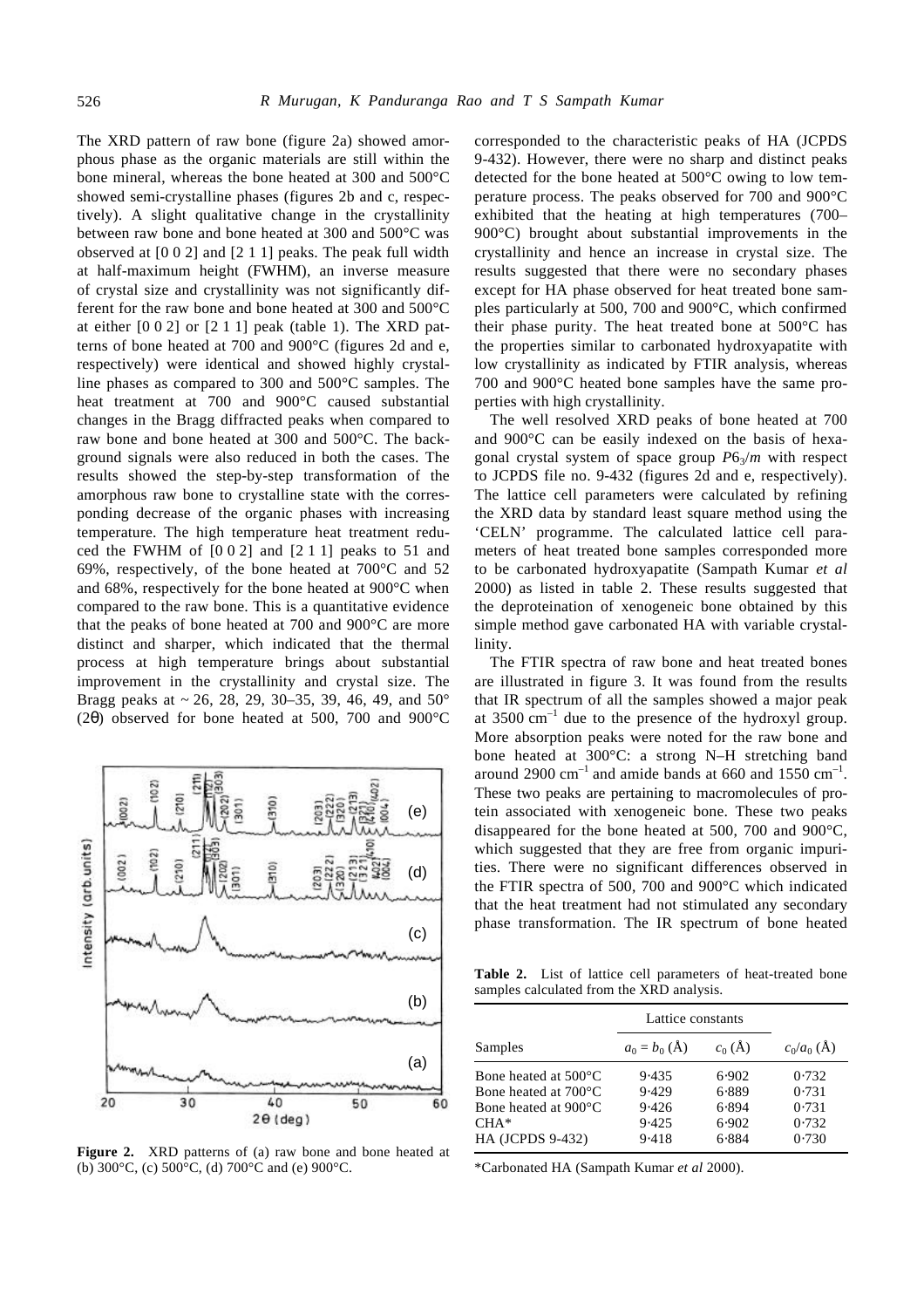at 500, 700 and 900°C exhibited only the characteristic absorption peaks of HA (Joschek *et al* 2000; Matsumoto *et al* 2002). The FTIR spectra indicated the presence of  $PO_4^{3}$  and  $OH^-$  ions in all the samples. The 1043 and  $970 \text{ cm}^{-1}$  bands were assigned to the stretching vibrations of  $PO_4^{3-}$  ions and 605 and 569 cm<sup>-1</sup> bands were assigned to the deformation vibrations of  $PO_4^{3-}$  ions (Featherstone *et al* 1984). The bands at  $3546 \text{ cm}^{-1}$  and  $640 \text{ cm}^{-1}$ , were due to the vibration motion of the OH– ions (Zhang and Gonsalves 1997).

The FTIR spectra also indicated the absorption peak of carbonate ions around 1450 cm–1 (Jensen *et al* 1996) in all the samples. The heat treatment had little effect on the carbonate content of the bone samples. A small



**Figure 3.** FTIR spectra of (a) raw bone and bone heated at (b) 300°C, (c) 500°C, (d) 700°C and (e) 900°C.

reduction in the amount of carbonate was observed for the bone heated at 300 and 500°C as compared to raw bone (table 1), which may be due to the presence of organic impurities associated with the bone. As expected, the bone heated at 700 and 900°C had much reduced carbonate content due to high temperature process. These results were also confirmed by calculating the amount of carbonate content using CHN analyser as given in table 1. These data suggested that the carbonate contents calculated by both the spectroscopic method and CHN elemental analyser corroborated well. The presence of carbonate in the samples suggested that the heat-deproteinated xenogeneic bone was a hydroxyl carbonate apatite. The bone mineral contains 4–8 wt.% of carbonate in human body and its presence in the apatite phase is advantageous as it increases the mechanical strength and bioactivity (Waish *et al* 1994; Mery *et al* 1998). The carbonate content in the bone heated at 500°C falls within the range of carbonate present in the human bone minerals as indicated in table 1. These findings imply that no secondary phase transformation occurred during heat treatment and the deproteinated xenogeneic bone is of hydroxyl carbonate apatite, which is beneficial for biomedical purposes due to its similarity with the bone apatite.

Study on thermal behaviour of HA is of great importance, when used as coatings on metallic implants (Chen *et al* 1997). The TG-thermograms, in terms of weight loss, of bone heated at different temperatures are shown in figure 1. The TG-trace of bone heated at 500, 700 and 900°C do not show the weight loss pertaining to the decomposition/evaporation of protein macromolecules, which suggested that they are absolutely free from organic debris as confirmed by FTIR qualitatively and by collagen estimation quantitatively. The observed total weight loss of about 5% for bone heated at 500°C can be due to dehydroxylation. The presence of carbonate at this temperature (500°C) was confirmed by FTIR and CHN analyses. There was no significant change observed in the thermograms of bone heated at 700 and 900°C. However, the observed small weight loss  $(< 2\%)$  can be due to the release of hydroxyl ions according to

$$
\text{Ca}_{10}(\text{PO}_4)_6(\text{OH})_2 \to \text{Ca}_{10}(\text{PO}_4)_6(\text{OH})_{2-2x} \text{O}_x + \text{H}_2\text{O}. (3)
$$

Further, due to very less amount of carbonate as indicated by CHN analyser, the TG-analysis do not show significant weight loss for dissociation of carbonate ions at these temperatures.

Figure 4 shows SEM observations of raw bovine bone and 500°C heated bone. The microstructure of raw bone (before deproteination) was highly dense due to the presence of organic substances impregnated with inorganic minerals associated with the xenogeneic bone (figure 4a). Figure 4b revealed that the heat treated bone at 500°C contains numerous pores. It may be suggested that the porous architecture had been created by the removal of